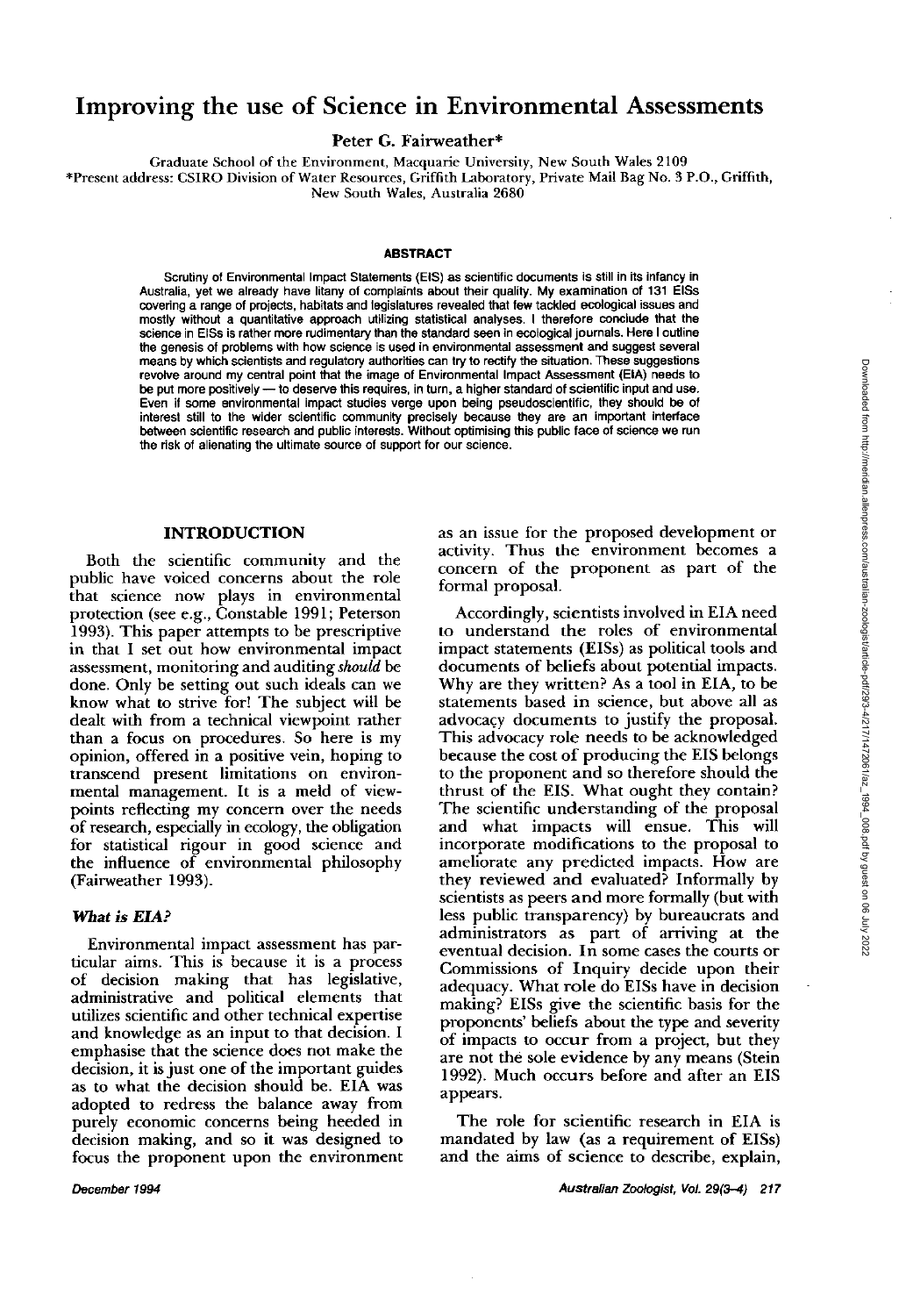predict and control natural phenomena are<br>therefore relevant (Fairweather 1989).  $(Fairweather \t1989).$ Before, during and after development there is a role for science in the assessment (i.e., prediction), monitoring and audit of environmental impacts; unfortunately this potential is rarely reached. The nature of science is to doubt, argue and question "facts" about, and our understanding of, any situation. This does not necessarily transfer very well into a court of law or other decision-making body (Lunney 1992; Stein 1992; Ayala and Black 1993; Peterson 1993).

# **PROBLEMS WITH THE RESEARCH USED IN EIA**

There are difficulties with the use of scientific research in EIA as it is done now (Fairweather 1989). I discuss these under three broad headings but I plan to present elsewhere the detailed examples, including quotations, that underlie these generalizations.

# *Research Relevance*

Some important issues are not addressed in some EISs because they are too hard (e.g., there was little on the impacts of sources of fill for Sydney Airport's third runway, see Fairweather and Lincoln Smith 1993); on the other hand some quite trivial questions (e.g., concerning outdated theories of ecological succession in coastal swamps, see Mitchell and Adam 1989 for a more current interpretation) may take up considerable effort and space in the final EIS. Scientists tend to find fault with such environmental documents, especially the static view put forward in EISs of what are essentially dynamic ecological processes. The descriptions of nature in them tend to be limited by the frames of time and space adopted for the studies done; yet nature is much more variable (Fairweather 1993). A simple species list is not dynamic. Nature consists of a rich cacophony of interactions that are largely unaddressed in EIA. Therefore most EISs do not give a functional view of the natural ecosystemic services we tend to take for granted like air and water quality, soil fertility, natural pest control, and exploitable resources. Therefore, as an ecologist, I want an EIS to tell me what is going on in that ecosystem, not merely what is there. A related point is that there is often an emphasis on the loss, and not recovery, of impacted habitats (Fairweather 1993).

There is a reluctance to admit our very real ignorance about some interactions in nature, owing to the fact that Australia is a vast land and we have few biologists and other environmental specialists to try to understand a wide array of habitats. This reluctance is hazardous because the context of assessments is often too narrow; where it is only an evaluation limited to the specific site where the proposal is located. Much of the information dealt with in an EIS is likewise site specific, which does not allow for much carry-over to the next similar case of the findings in an earlier set of surveys done for past developments. This limited portability limits the relevance of the EIS as a document of scientific interest. If the research were put into a wider context; then portability would be increased, e.g., with more extensive sampling regimes to provide some context for other assessments, e.g., the Jervis Bay fish studies used external control sites, some of which were in locations subsequently affected by the third runway (McNeill et al. 1992).

tensive sampling regimes to provide some specifies to the assessments, e.g., the Jervis (sy fish studies used external control sites, the previse of which were in locations subsequently and thoekstra (1992, p. 265) point that to document the full range of potential impacts EISs require ecological assessments be made at a number of conceptual levels (e.g., ecosystems, communities, landscapes) that are traditionally kept distinct via specializations that are difficult to overcome. This is especially so when particular "add-on" acts of parliament, such as in New South Wales for a Faunal Impact Statement (FIS, as outlined in the National Parks and Wildlife Act 1974 as amended by the Endangered Fauna (Interim Protection) Act 1991) to be prepared in addition to the EIS, serve to focus attention on the individuals, populations and habitats of wildlife, and then only for those terrestrial vertebrates that are listed as endangered. Thus the path to carrying out EIS studies is conceptually quite difficult and requires perhaps a broader trainmg than nearly all ecologists get nowadays. Certainly few practising ecologists claim to work with more than one or two of the following levels: landscape; ecosystem; community; population; and hehavioural ecology.

# *Research* **Quality**

Coupled with this rather narrow view of the research question, some environmental work can he criticized for using inappropriate methodologies, or at least not the most recent ideas or techniques (Peterson 1993). The constraints of scale and scope discussed above (perhaps necessary because the study is tied to a date for a decision) also present real technical limitations to do with how much research can be done and how good it can be to answer ecological questions. This leads to a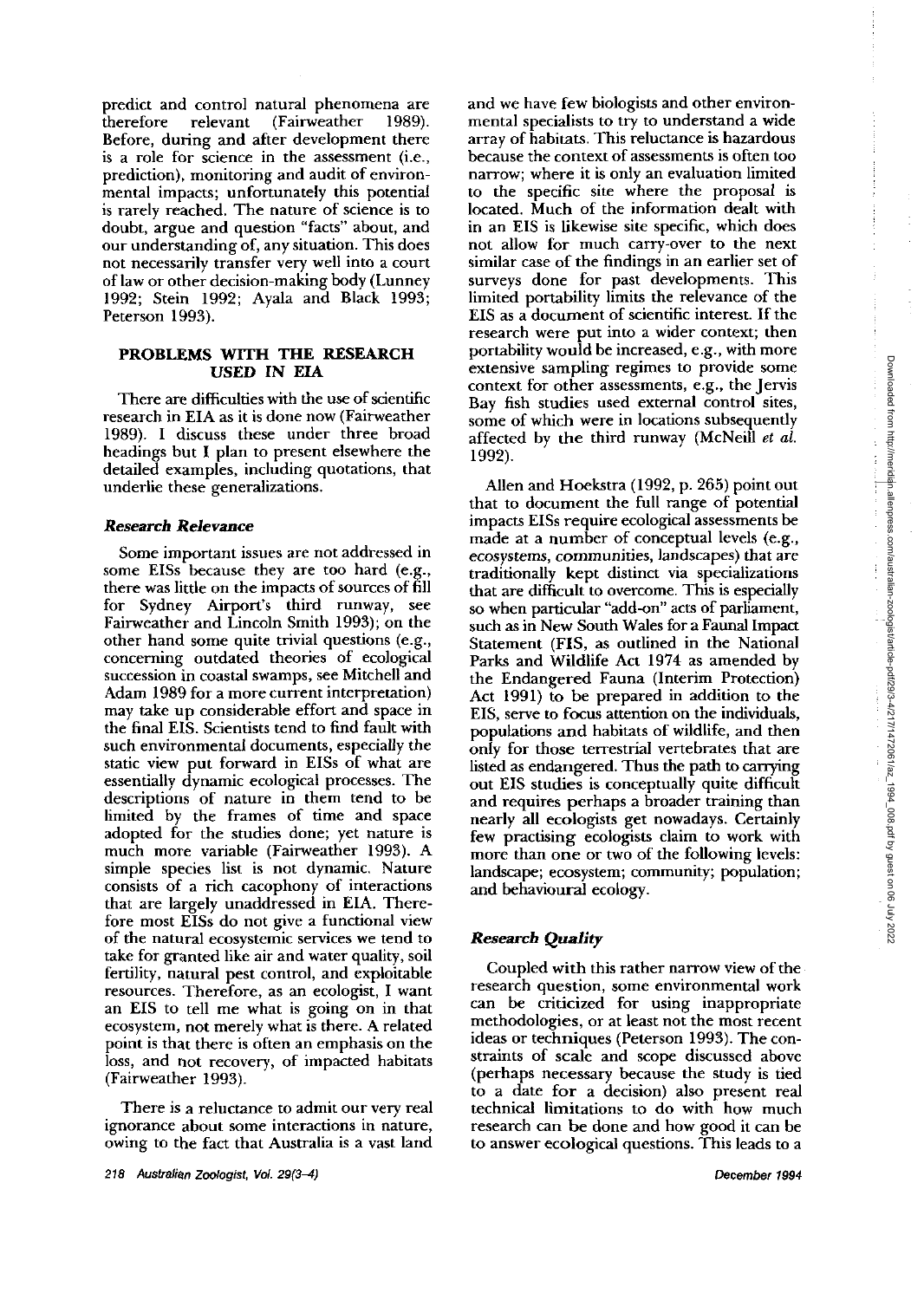major difficulty with the final assessments made for any site: if you don't know what's there, how can you know whether or how to protect it?

The lack of referencing that is common to many EISs is not standard scientific practice. This again suggests that environmental studies tend to be more inwardly gazing than mainstream ecological research. Such a situation must exacerbate the risk of falling behind in the techniques and methodologies applied. In some cases the lines of reasoning can be quite puzzling, as if the consultant is bending over backwards to cast the proposal in the most favourable light; this contrasts with the more cautious and even sceptical tone adopted in scientific papers (which have already survived the normal scientific peer review).

Without routine publication within the mainstream of science, EIA-type science seems to be evolving into a parallel universe, trapped several decades behind in terms if techniques and ideas (Fairweather 1993). Indeed some EISs look as if they could have been written in the 1920s or so because they are merely descriptive. Some EISs are so appalling in scope, reasoning and presentation that from my viewpoint as an editor and teacher, rejection and failure would be all too common if EISs were submitted to me at the Australian *Journal of Ecology* or at the university, respectively.

### **Research Accessibility**

EISs and most other environmental documents coming from both the private and public sectors epitomize the "grey" literature, lacking in any or all of: widespread publication; thorough peer review; and routine bibliographical listing. There may be little publicity about the production of an EIS, despite the requirement to notify both locally and in newspapers. They can be quite expensive documents to procure, are advertised for limited times and sometimes only a few copies are produced, such that not all interested parties are reached by, say, an FIS. As such EISs can get "lost in time". A example of this arose in a dispute (see Lewis and Clements 1993; Buckney and Morrison 1993) over a manuscript submitted to the *Australian Journal*  of *Ecology* by some university ecologists. Peer review of the original manuscript was made difficult because the reviewers and editor did not have ready access (e.g., in the closest academic library) to an EIS which related to the results but was produced some 17 years before.

With the number of environmental studies going on in Australia recently (e.g., benthic studies offshore of Sydney, see Fairweather and Lincoln Smith 1993), there is a considerable duplication of effort occurring, combined with a lack of sharing of data and ideas (Stein 1992). Proponents and consultants sometimes seem wary of this to the point of being suspicious of the motives of anyone requesting information. Freedom of information legislation only seems to have increased this paranoia amongst bureaucrats involved in decision making who wish to resist public scrutiny.

From a purely scientific point of view, the worst problem with EISs is also the easiest fixed; the lack of peer review separates this sort of science from all others. I was sceptical of our reviewing system until I became an editor and could see how much it actually improves the average scientific manuscript. Peer review might prevent some of the more iniquitous problems with EISs, e.g., information lost from technical reports, being stripped of caveats and other scientific input between the biological survey report(s) and the final impact statement that leads to a gross simplification and truncation of the science presented.

## **Case Studies: the State of the EZS** Arl

To assess the quality of EIS documents as pieces of scientific literature, I have attempted a number of critical analyses of the characteristics of EISs and what they contain, and therefore their scientific and managerial value.

- 1. Fairweather and Lincoln Smith (1993) reviewed 42 EISs for marine or estuarine proposals to examine the requirements that the Director of the New South Wales Department of Planning had placed on the scope of the issues to be addressed (e.g., legal points, regulations, generic or specific issues to address and required consultations). We found that the scientific issues (e.g., as broad as "marine ecology") were identified by the Director as being required far less often than legal or administrative issues (e.g., under which part of the relevant Act is this being done or the need to consult with other government departments). We concluded that the guidelines are not at all a good guide as to the substantive scientific issues that should be dealt with in the assessments. This lack of scientific guidance may explain the uneven or poor science in some assessments.
- 2. I have assessed 131 EISs in terms of what sorts of biological research they contain (Table 1). Only 70 per cent of those

**December 1994 Australian Zoologist, Vol. 29(3-4) 219**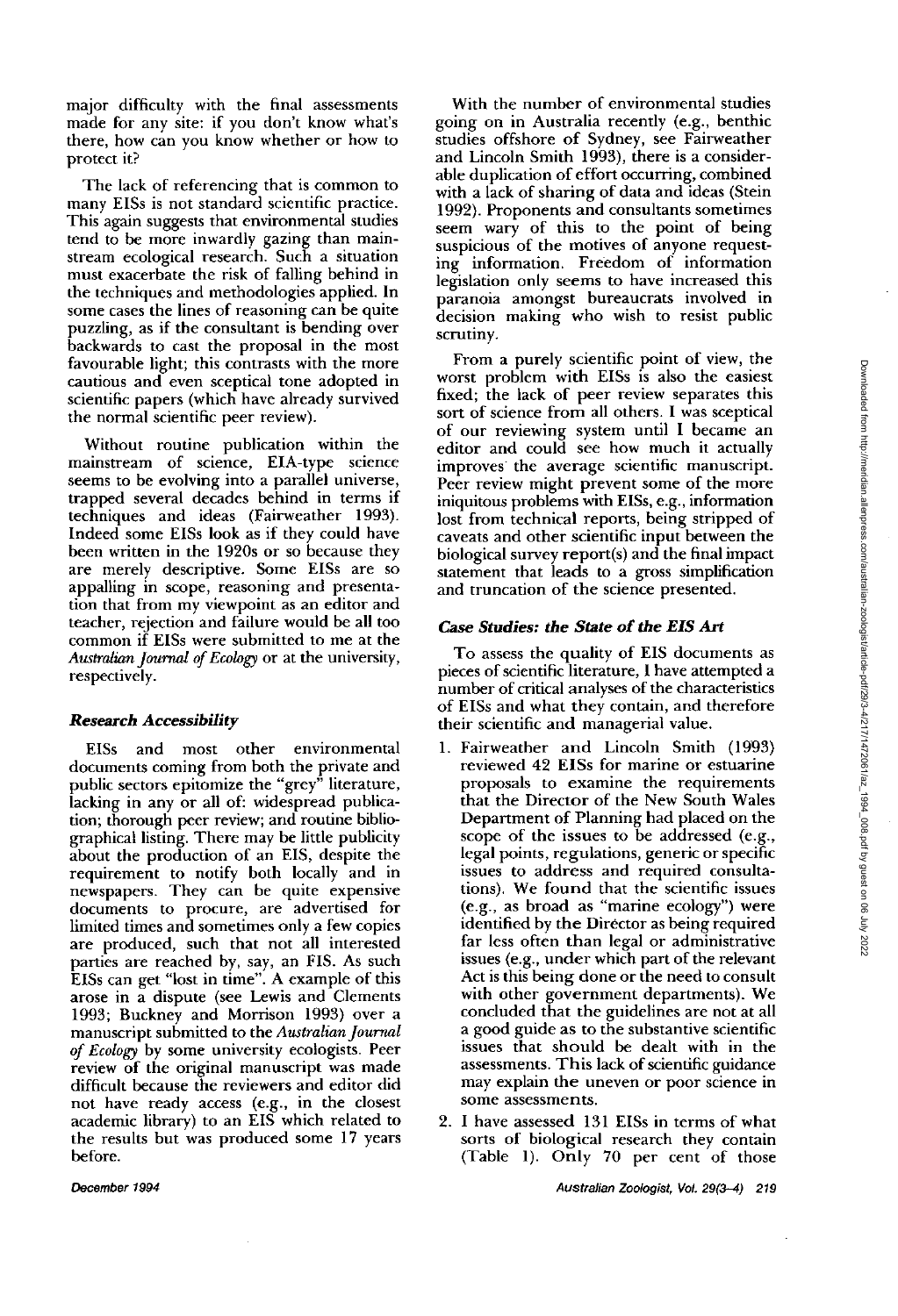reviewed included any sort of ecological survey, less than a half provided species lists for the site and the collection of quantitative data occurred in less than a third. It is notable that the few data that were collected were generally not analysed in any formal way. Although we might not expect every EIS to contain the same amount or type of information, this sort of breakdown (Table 1) is notable for several reasons: (1) isn't the biology of a site always of interest for predicting environmental impacts?; (2) the taxonomic coverage is very uneven, seen not only by comparing the effort applied to plants and animals (terrestrial vertebrates generally), hut hardly anything is considered of invertebrates and micro-organisms; (3) the research used is more qualitative than quantitative and therefore it may be more widely open to interpretation; and (4) there is a stark contrast with the norms of ecological research in general, where statistics are routinely used to aid interpretations by poking through the apparent chaos of nature to get at any signal of interest. This leads to a syndrome in ElSs of using poor designs of studies yet making sweeping statements of no effects. I conclude that impact assessment is not typical of science.

## **MONITORING AND AUDITING PREDICTIONS FROM EIA**

Logically, it is appropriate to apply a hypothesis-testing framework in environmental work (Fairweather 1991), where the hypothesis under test is the predicted impact (or lack of it) coming to light during the EIA phase of a project. The EIA process and forthcoming approvals are thus the sources of the predictions. Monitoring and audit are rather separate procedures for environmental protection. Monitoring should occur throughout the construction and operational phases of a development or activity so that they can be used as a guide to modify operations. Audit usually occurs some time after a project has been operational and allows a "taking stock" of the success or otherwise of the environmental protection aspects of the project. Lessons can, and should, be learned from audit for later, analogous projects. Baseline monitoring does not usually relate to specific predictions coming from EIA and is probably only cost-effective in the sense of state-of-theenvironment reporting or to assess the collective effects of many activities and developments (e.g., on a regional scale).

Table 1. The use of biological and ecological science in a **sample of ElSs produced between 1972 and 1992 under various states' legislatures. Details of he ElSs examined and**  a fuller analysis will appear in a later publication (Fairweather, **in prep.).** 

| Types of scientific data      | Number | Per cent |
|-------------------------------|--------|----------|
| <b>Ecological surveys</b>     | 92     | 70       |
| floral                        | 81     | 62       |
| faunal                        | 77     | 59       |
| <b>Species</b> lists          | 57     | 44       |
| Quantitative sampling of data | 38     | 29       |
| Statistical analysis included | 10     | 76       |
| Analysis done well*           | 3      | 2.3      |
| Total EISs examined           | 131    | 100      |

**\*my assessment (as an editor, researcher and lecturer) of the data and analyses as presented in each EIS, using the common standards of experimental design and analysis (see**  stastical references in Fairweather 1991, 1993), but it was **often hard to judge.** 

The connection between monitoring and audit is a logical one, in that without the results of a monitoring programme it would be impossible to audit the environmental performance and outcomes of a development or activity (Fairweather 1990a; Buckley 1991). For example, an audit might focus upon the frequency of exceeding some standard of emission, but this can only be determined from the results of regular, frequent and probably extensive monitoring of those emissions. To be truly scientific, the EIA predictions need to be tested by monitoring and audit.

Thus, the research in monitoring is not primarily motivated by seeking patterns in nature nor divulging relationships nor even generating environmental baselines; it must relate to predicted or suspected impacts. Monitoring must be much more focussed on the predicted impacts, and so should be more achievable (because the most powerful statistical and logical tools are appropriate and the objectives of monitoring are easily expressed in statistical terms, Fairweather 1991). The time is past for merely hopefully sifting a morass of data coming from monitoring (Fairweather and Cattell 1990).

This, in turn, means that we must focus on the intention of the monitoring, i.e., what is the research question under examination by the monitoring. There must be agreement between the question asked and the variable(s) studied, viz. which variable (of so many in the environment) is the one to measure to answer your question? What frequency and location of sampling? The most critical test will be possible when the hypothesis is stated as formally, quantitatively and precisely as

**220 Australian Zoologist.** *Vol.* **29(34)** 

December 1994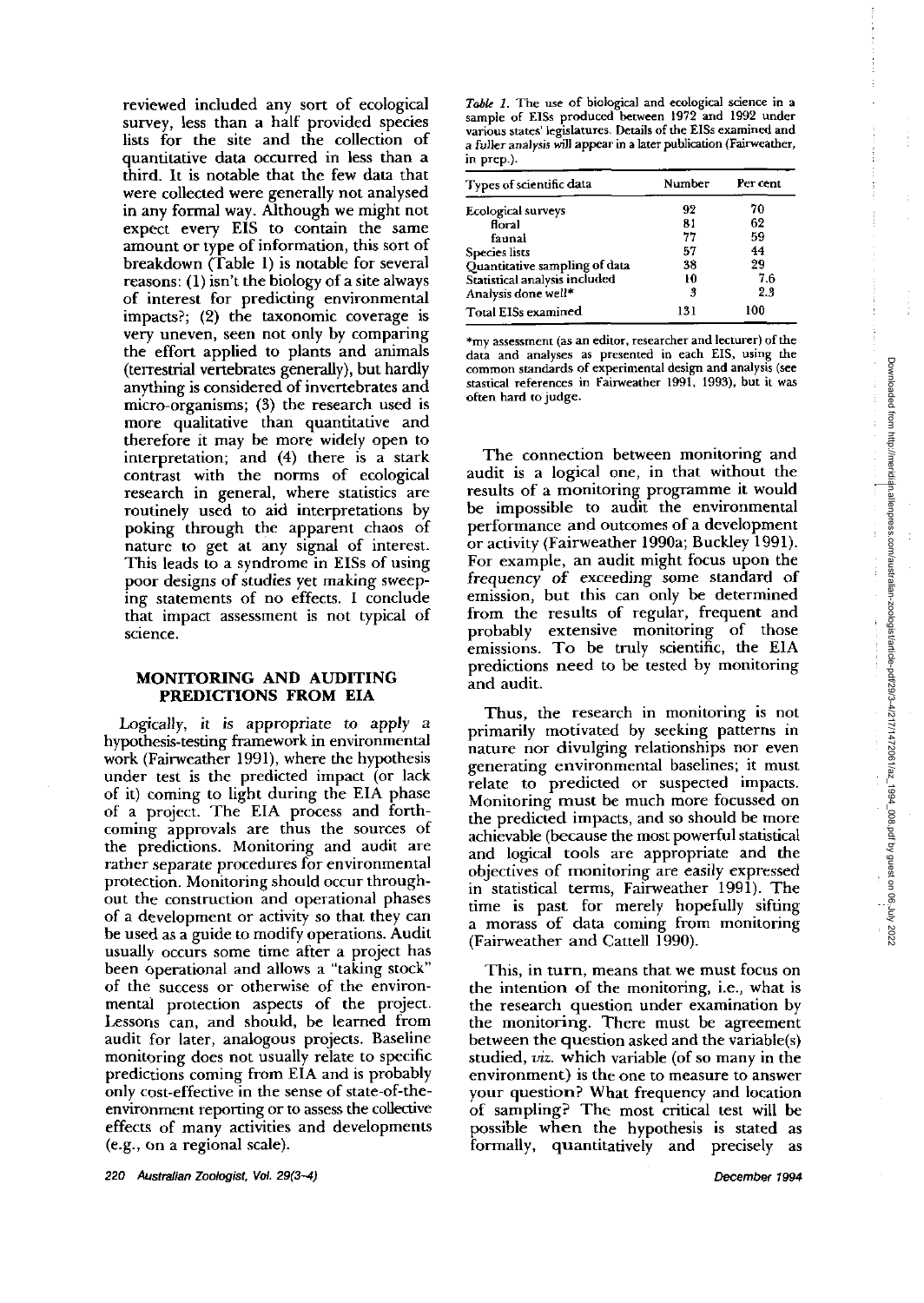possible. For example, it is a much more straightforward task to test whether an effluent exceeds a certain panicle concentration when that concentration is specified along with the nature and size of particle and the measuring technique. In contrast, the statement that "no significant (or untoward or deleterious or substantial, etc.) increase in particulates will occur" is much harder to pin down because the research question is so illdefined. Early agreement on the key questions of impacts allows for a streamlining of the monitoring programme, so that it becomes more efficient and effective within the budget allocated for monitoring (Fainveather 1991). So, always ask yourself: how precisely can I pin down these predictions? Precise questions lead to precise answers, thus focussing on important issues can only improve the science. Our science is better at quantitative decisions than merely judgmental ones.

An overt design component during planning is crucial to the success of a monitoring programme. At first, the research question is clearly defined because the types and styles of questions must determine the design of the study and therefore the collection of the data used to test predictions. This could be done with a "tender" or comment phase during which scoping of the study would involve all interested parties (including scientists, their societies and public participation). With poor or under-resourced research designs we run the risk of making only weak tests of our predictions (i.e., our tests have low power, Fainveather 1991). Environmental agencies should require estimates of detectable effect sizes (see Fainveather 1991) in proposed monitoring programmes if the consulting scientists do not provide them (e.g., the Great Barrier Reef Marine Park Authority now routinely asks for such power calculations).

Science is not objective, of course, but it does strive to **be** internally consistent (via the practices such as peer review). Therefore the use of external authorities to advise on monitoring is essential. Only by the involvement of persons at "arms length" can we ensure that internal prerogatives (i.e., not in the public interest) are not driving the monitoring agenda. Evaluation by academic institutions, for instance, can be used to "short-circuit" commissions of inquiry. Monitoring should be done by dedicated teams, although not necessarily those involved in the EIA phase. This is because monitoring is usually a longerterm activity than impact assessment, and can be large and expensive exercises rolling on

for years. This effort requires keen insight and experienced minds, should involve innovations in outlook and techniques along the way, and be assessed like any good science (the last point should apply even more so where any research is "applied"). Peer review is the norm of all other science, so why not environmental monitoring? Thus, a review process should apply to the monitoring part of the exercise, whereby tenders from organizations interested in doing the monitoring are evaluated for their design and other aspects of scientific soundness by independent peers. Obviously this would be easier than at present if all determining authorities routinely required that approved monitoring schemes be lodged as part of the final approval process.

Whatever methodology used elsewhere in the world is no guarantee of absolute quality. We must always strive harder for accuracy, precision, repeatability, realism and generality of our chosen environmental measurements and methodology. Too often we measure whatever is in effluents rather than what is their effect, simply because the former is easier. This is a specific case of the general malaise of measuring what can be easily measured ("can do") rather than what we should estimate to answer the question ("need to"), or to paraphrase energy analyst John Holdren (Fairweather 1990b): we do not pay as much attention to what counts rather than what is countable!

There needs to be a regularized procedure for the use of monitoring results via a feedback into the project operation, regulatory safeguards and future practice. Monitoring is meaningless if it proceeds with no prospect of spurring warranted action. As the bottom line, results from monitoring and audit are the real "proof of the pudding" for environmental assessment procedures. Our understanding of the various ecosystems and our impacts upon them are ultimately put to the test in this forum. We can use this information to calibrate and verify our understanding of the system (Walters 1993). If we do not get it right, we should be able to learn for next time, and this can feed hack into "pure" environmental science (Fairweather 1989; Walters 1993).

# **HOW CAN WE GENERALLY IMPROVE THE STATE OF THIS ART?**

My four broad suggestions for strengthening environmental impact assessment procedures would involve changes to environmental management in New South Wales and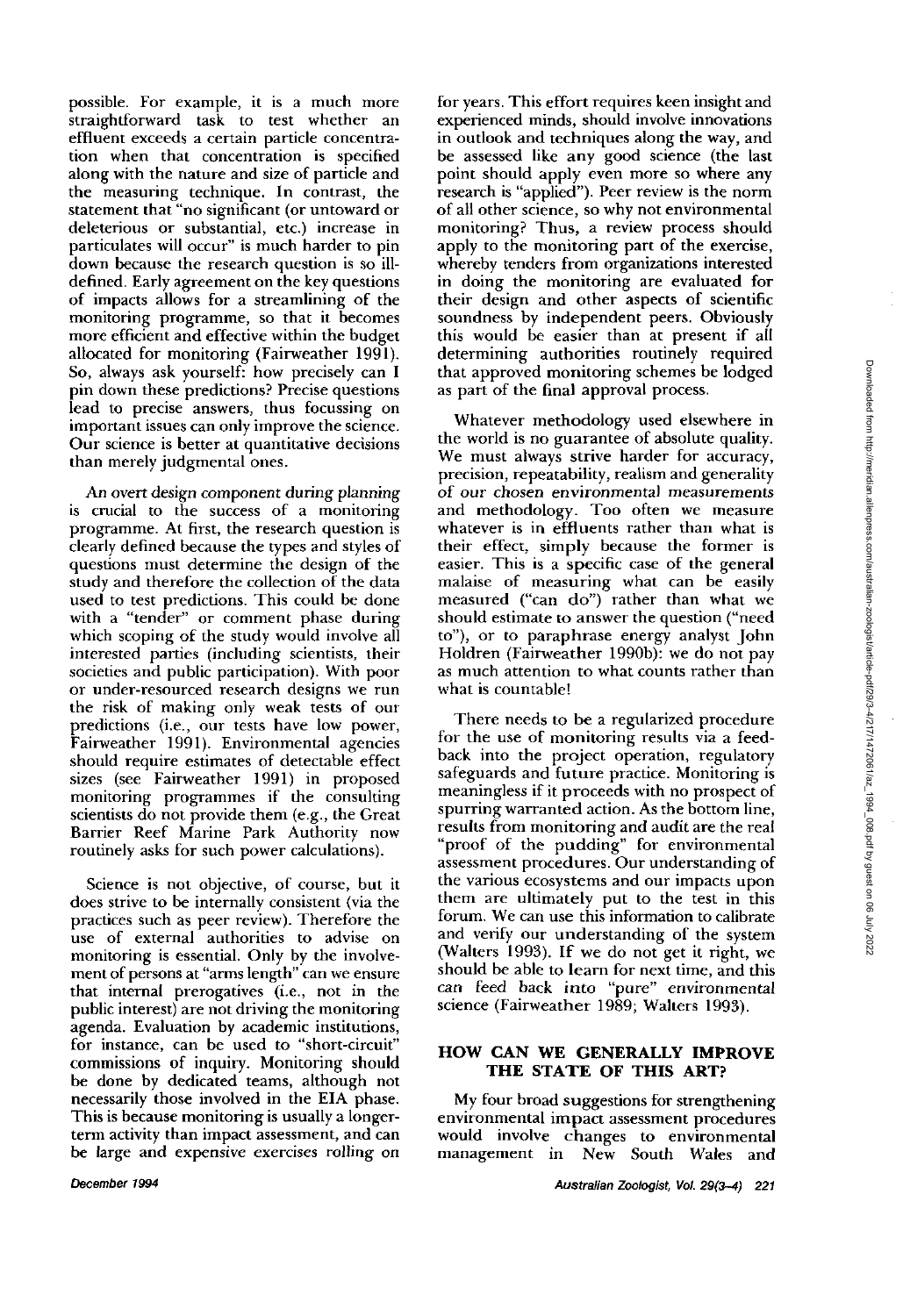elsewhere. They tend to revolve around an earlier, wider and better scientific involvement to aid the difficult task in front of public service managers and the public (Fairweather 199Ob), including:

## **Greater Public Involvement**

We should consider expanding the community basis of the EIA process by inviting public comment at an earlier stage, e.g., during the tendering phase. It is always possible to ask the public what they want rather than leave it up to the "experts". A public inquiry during the scoping phase (limited to genuine stakeholders and by the size of project) can decide on the questions to be addressed, the criteria for assessments and, more generally, what we are trying to do in that case of EIA. Certainly the chances of doing so would be better than the bureaucratic, "arms-length" process that we currently have. For example, we might increase the interaction points for the interested public (who are now knowledgable about environmental and planning issues). Presently direct public input is confined to two phases: public exhibition and comment, and any public inquiry that might follow a decision. I think there is much potential for public comment upon the guidelines and scoping of assessments, any draft evaluation (before release of the final EIS) and the assessment reports of the final version.

Many authorities do not seem to recognize that information consultation participation. To reverse the onus of burden of proof (Constable 1991) or adopt the precautionary principle to guide our decisions in novel ways is to put the power back with the people. We should beware the "tyranny of small decisions" winning over proper planning and "prognostic" studies (sensu Fairweather 1993).

Risk assessment per se may help here. The necessary steps in formal risk assessment include identifying the public hazard, estimating the level and/or extent of potential harm, evaluating the relative acceptability of this danger, and managing the hazard as appropriate (see Shrader-Frechette 1991). Scientists are also part of the public and so should be part of this process outside of their roles as consultants or technical assessors for government departments. At present scientists almost covertly provide ammunition for environmental pressure groups. Maybe we need some form of environmental legal aid to allow all parties to gain the services of technical experts? Perhaps challenges in the courts are needed to "refine" our environmental

administration, e.g., environmental groups are beginning to charge maladministration of the relevant Acts via the courts by demonstrating that impacts were ignored or dismissed in some particular cases. This seems to me to be a valid use of scientific information about impacts in the public interest.

### *Regular Peer* **Review**

We must involve scientific professionals to review proposals for EIA projects, as is done throughout science for grants and publications (i.e., to apply the same standards to all environmental research, whether pure, applied or commissioned). Hopefully we could receive more consistent evaluations by involving other, independent scientists in an overview role. More clear support from the scientific establishment for "whistle blowers" and others who expose corrupt behaviour involved in Figure 1. More clear support from the selection.<br>
establishment for "whistle blowers" and others<br>
who expose corrupt behaviour involved in<br>
environmental decision making would also be<br>
welcome. welcome.

#### **Institutional Reform**

We need more public debate about the sorts of scientific questions that should be examined in environmental research. We need to examine questions like: who should pay for having an EIS written? Can we build more independence into the system? Should there be **tax** deductibility for environmental research that is in the public interest to defray the tendency of the proponent to skimp on research to defray costs? This should build public support for projects that attempt to examine environmental issues properly. Graduate students could perhaps focus their theses on reviewing past performance in particular sectors of the environmental industry. Then there should be some follow through to financially support future quality proposals in that area. Institutional evaluation by government departments needs to he a more transparent process. More institutional (e.g., from granting agencies) acceptance of interdisciplinary approaches that try to examine environmental questions from a variety of perspectives would be a gain. Likewise more regional and national research on the environment would be welcome, plus freer exchange of information amongst authorities, to provide a more clear context for deciding on particular evaluations of impact. Regarding evaluations of EISs, maybe we need to separate the specialist sub-consultant from the consultant writing the EIS, plus append all the sub-consultant reports to the final EIS?